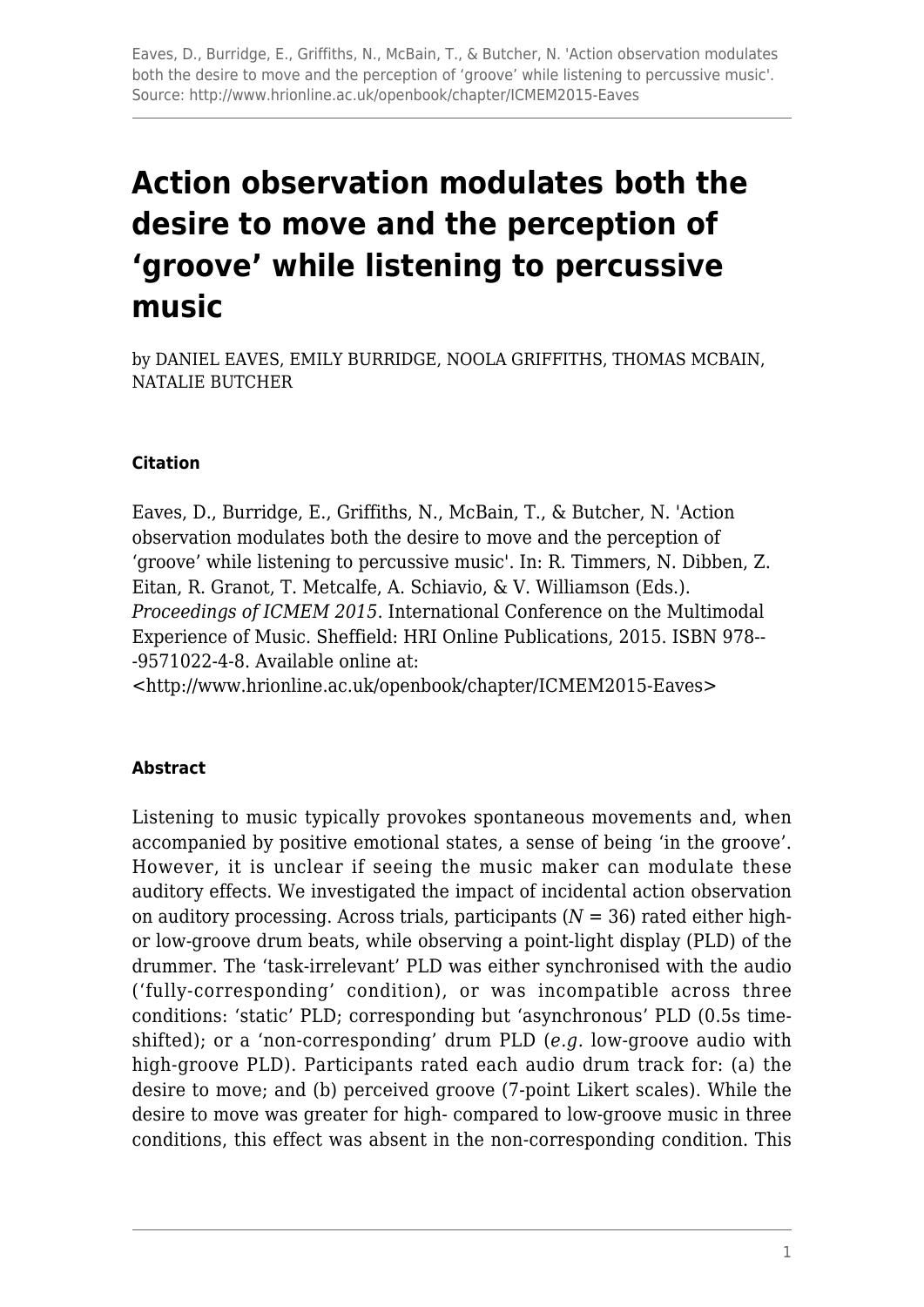Eaves, D., Burridge, E., Griffiths, N., McBain, T., & Butcher, N. 'Action observation modulates both the desire to move and the perception of 'groove' while listening to percussive music'. Source: http://www.hrionline.ac.uk/openbook/chapter/ICMEM2015-Eaves

rating was also greater for fully-corresponding over asynchronous and noncorresponding trials. Perceived groove was greater for high- over low-groove audio, and higher for fully-corresponding, over the other three visual conditions. Thus, incidental action observation modulated auditory processing, necessitating a multimodal account of music perception.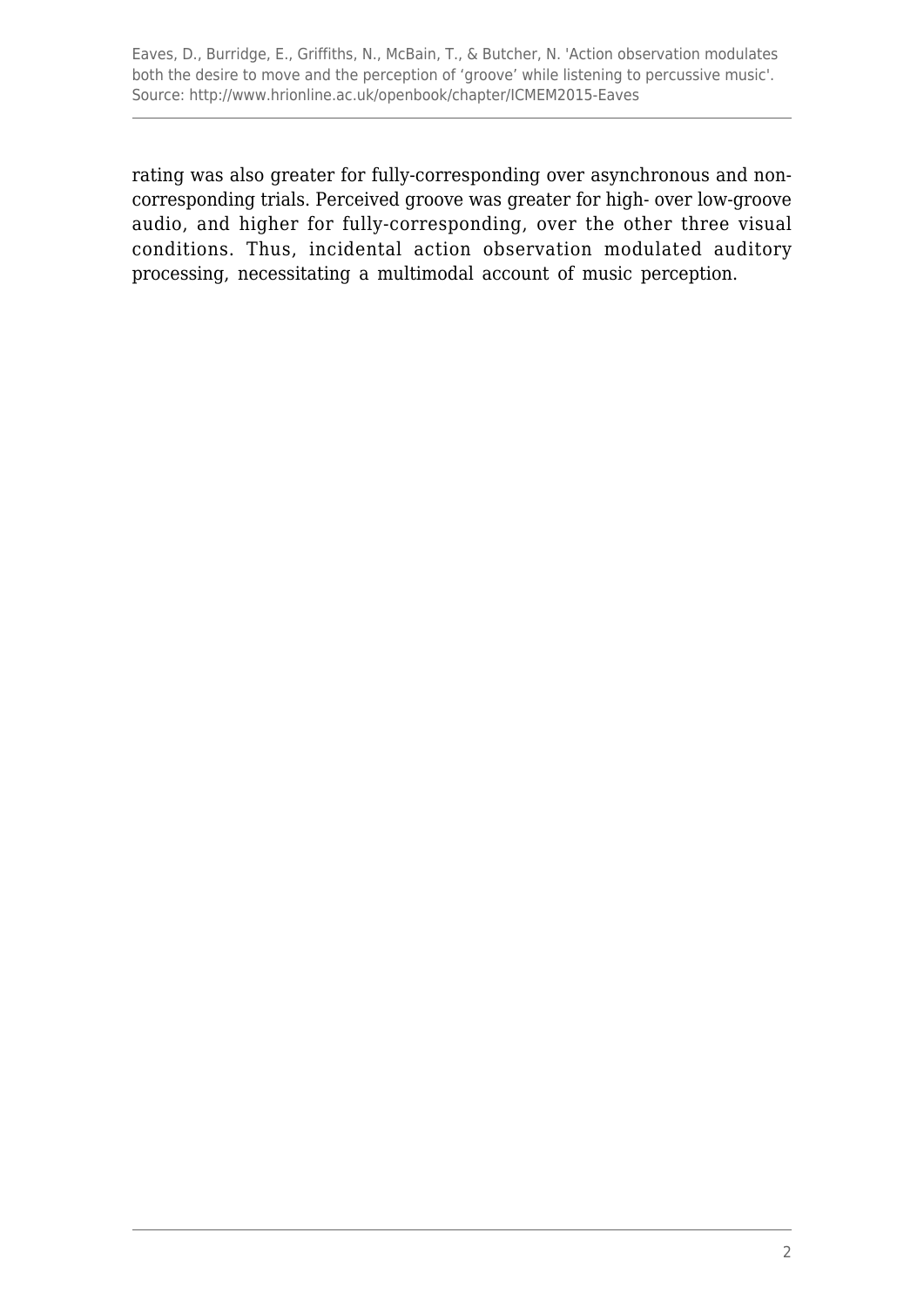# **Action observation modulates both the desire to move and the perception of 'groove' while listening to percussive music**

by DANIEL EAVES, EMILY BURRIDGE, NOOLA GRIFFITHS, THOMAS MCBAIN, NATALIE BUTCHER

# **Background**

Listening to music often provokes spontaneous movements, such as headbobbing and foot-tapping, in time with the rhythm. Synchronising such sensorimotor processes with the external rhythm can also be enjoyable, promoting a feeling of being 'in the groove'. Groove is defined as wanting to move the body in relation to musical features, in conjunction with a positive emotional experience (Janata, Tomic, & Haberman, 2012). Previous studies have investigated musical factors promoting groove (*e.g.* syncopation, Witek, Clarke, Wallentin, Kringelbach, & Vuust, 2014; timing deviations, Keil & Feld, 1994). However, it is not yet clear if seeing the musician can also modulate these audio-based effects.

Passively observing everyday rhythmical actions can bias the cycle time of subsequently executed rhythmical actions (*cf.*, Eaves, Turgeon, & Vogt, 2012). Therefore, since sensorimotor processes can become entrained to visual as well as auditory rhythms, we predicted that observing a drummer would modulate concurrent auditory processing of percussive music. More specifically, a musician's performance visually conveys both instrumental actions (responsible for sound), as well as expressive movements (linked to expressive intention). While these action categories influence many perceived musical qualities, including intelligibility, tempo, rhythmical complexity and expertise (*e.g.* Rodger, Craig, & O'Modhrain, 2012), the effects of this biological motion on both groove perception and the desire to move have not previously been studied.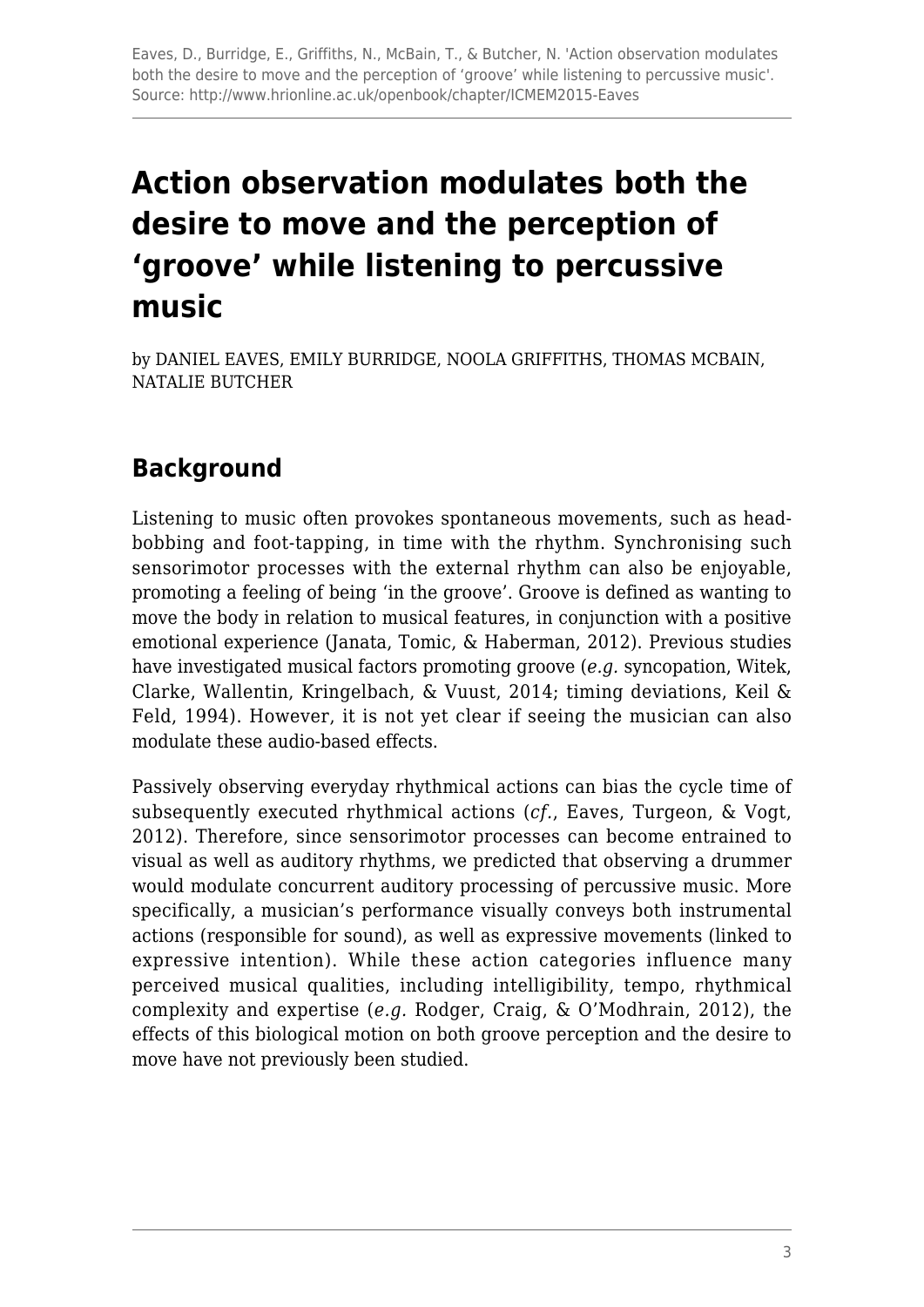## **Aim**

Our primary aim was to quantify the impact of incidental action observation on the auditory processing of high- and low-groove music.

# **Method**

#### *Participants*

Thirty-six adults (25 female, mean age  $= 26.22$ ,  $SD = 8.97$ ) volunteered for the experiment, with normal or corrected-to-normal sight and hearing. We obtained written informed consent prior to their participation, and received ethical approval from York St. John University.

#### *Task and Design.*

First we familiarised participants with PLDs and the experimental task. Across trials, participants viewed a fixation cross (1s), followed by the combined audio-visual stimulus (10s). At stimulus offset participants submitted two ratings: (a) 'To what extent did you feel the *audio* made you want to move?' (*c.f.* Witek, Clarke, Wallentin, Kringelbach, & Vuust, 2014), and (b) 'To what extent did you feel the *audio* grooved?' using a 7-point Likert scale  $(1 = not at all; 7 = very much so)$ . We defined groove as: 'The urge to move in response to music, combined with a positive emotional state'. Finally, to ensure attention to the display was equitable across trials, participants reported whether the drummer was moving or static. Trials with incorrect responses were omitted (1.7%).

We used a two-factorial repeated measures design, manipulating auditory information (high- or low-groove audio drum track) and the style of visual information presented in the PLD ('fully-corresponding', 'static', corresponding but 'asynchronous', or 'non-corresponding' with the audio track). We used five different drum patterns for both the high- and the lowgroove audio: two excerpts of each pattern were provided within each visual presentation condition, creating eighty experimental trials. We added five 'filler' trials to both the high- and the low-groove conditions in each of the four visual conditions, creating forty filler trials not included in the main analysis. The total 120 trials were pseudo-randomised into five blocks of twenty-four trials. Each block was balanced for experimental/ filler trials and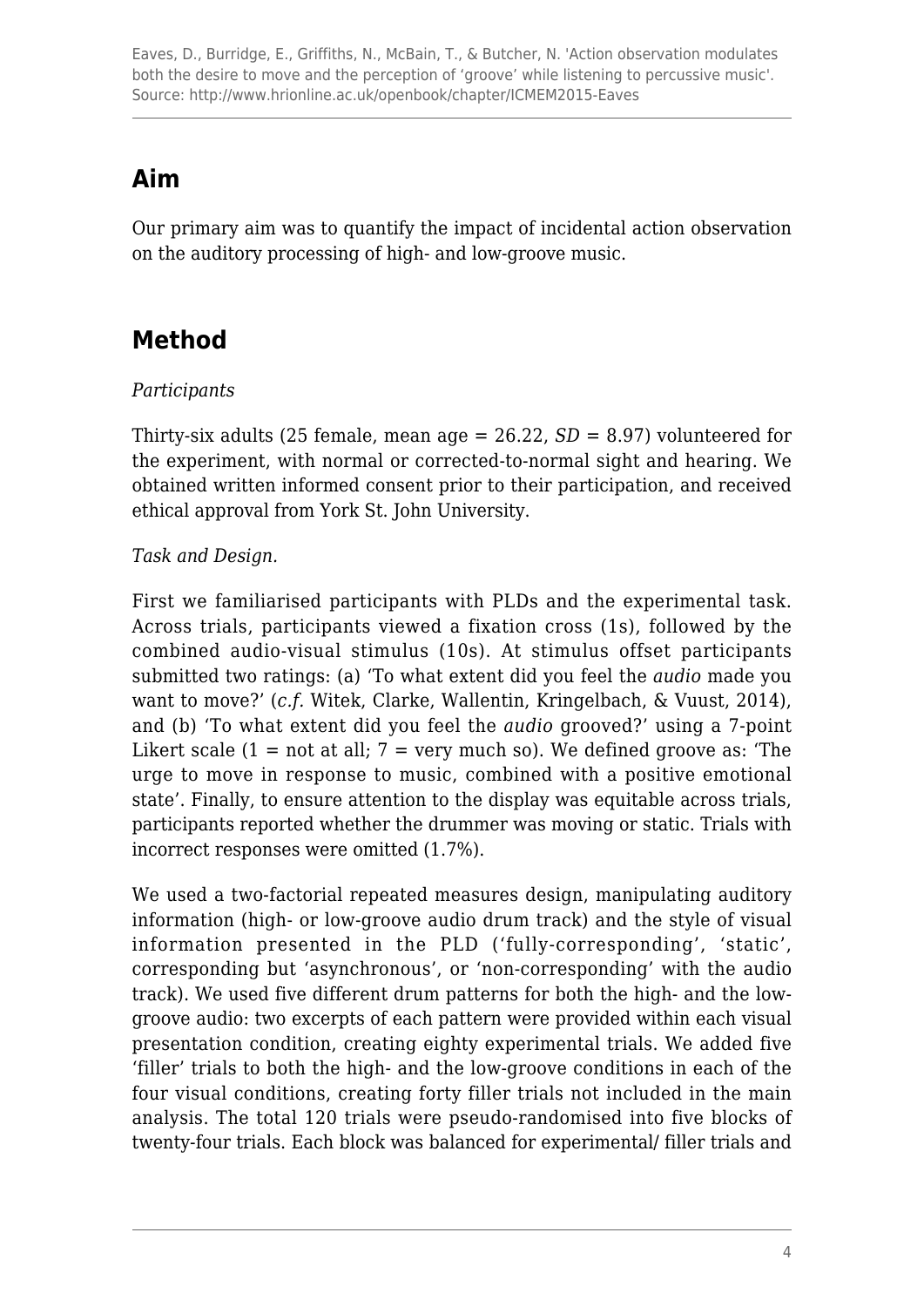trials from each groove and visual presentation condition. Within each block, trial order was randomised and there was a two-minute break between blocks.

#### *Materials*

Five high-groove and five low-groove tracks were selected from over 150 songs rated previously for perceived groove (Janata, Tomic, & Haberman, 2012). We carefully matched pairs of songs across the two groove conditions for instrumentation, time signature and tempo. We then recorded a professional drummer playing the pattern for each song, while a metronome paced each track via headphones. The drummer had fifteen years' professional drum training with experience of session work, recording and live musical performance.

To create the audio tracks we used an audio recorder (Zoom H2). For the visual stimuli we created a PLD of the same performance, tracking spatiotemporal positions using 3-D motion capture software (Nexus 1.2.103) linked to six motion-sensitive infra-red cameras (MX13) sampling at 100 Hz. We tracked his positional data in 3-D from joint-centre markers (ankles, knees, shoulders, elbows, wrists) on both sides of the body, plus both temples on the head. These landmarks either passed through the greatest range of motion, or illustrated the rhythmical/ expressive features of the performance. Data were visualised, using motion capture software, as points of white light moving against a black background.

The PLDs were aligned with the relevant audio track using video editing software (TechSmith). For fully-corresponding trials, corresponding audio and visual stimuli were fully time-synchronised. For static trials the same audio clips were presented while the PLD showed a static image of the drummer. For asynchronous trials, corresponding audio and visual stimuli were presented together but were time-shifted such that the drummer's PLD lagged behind the audio by 0.5s. For non-corresponding trials, auditory stimuli from one groove category were paired with visual stimuli from the alternative category (*e.g.* high-groove audio with low-groove visual). Since pairs of songs were carefully matched across the two groove categories for time signature and tempo, the audio and visual stimuli were accurately timesynchronised despite differences in their biological motion patterns. Since two excerpts of each audio track were presented for each of the four presentation conditions, we took two steps to ensure that participants' ratings were not biased by their previous experiences. Firstly, we presented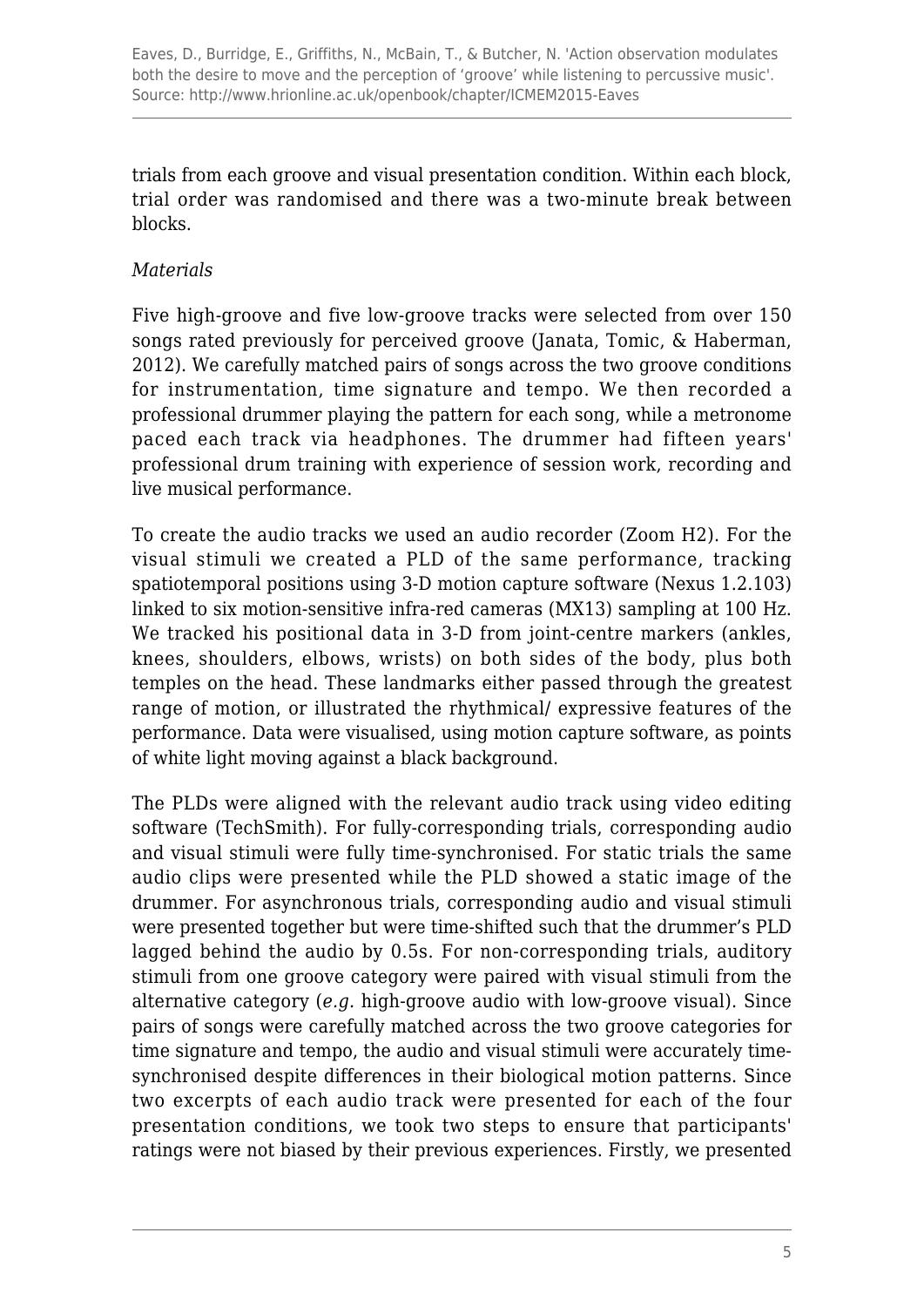only the drum instrumentation for each song, omitting all characterisation from the other instruments in the original recordings. Secondly, we created 'filler' stimuli to increase the range of audio excerpts that were assessed.

The experiment was generated using E-Prime software running on a laptop computer (Dell Latitude E5540) situated on a desk approximately 60 cm in front of participants. Sound was presented via a speaker system (Harman/ Kardon) connected to the laptop. The volume setting was fixed across participants.

# **Results**

#### *Data analysis*

We ran a 2 (audio groove: high or low)  $\times$  2 (visual presentation style: fullycorresponding, static, asynchronous, or non-corresponding) analysis of variance (ANOVA) on the mean scores for both dependent measures: (a) the desire to move; and (b) the perception of groove in the audio track. Where appropriate, we adjusted these for any violation of the homogeneity of variance assumption using the Greenhouse-Geisser correction.

#### *To what extent did you feel the audio made you want to move?*

The two-factorial ANOVA revealed a significant main effect of groove condition,  $F(1, 35) = 9.87$ ,  $p < .010$ ,  $\eta_p^2 = .22$  (see Figure 1). Participants reported a stronger desire to move after listening to high-, compared to lowgroove audio (3.35 vs. 3.17, respectively). The main effect of presentation style was also significant, *F*(2.42, 84.77) = 7.66, *p* < .001, *η<sup>p</sup> <sup>2</sup>*= .18. Pairwise comparisons revealed that desire to move was significantly stronger for fully-corresponding, compared to both asynchronous and non-corresponding trials (both  $p < .010$ ). Desire to move was also greater in the static compared to the asynchronous condition ( $p < .010$ ). All other comparisons were non-significant. The two-way interaction between groove condition and presentation style was significant,  $F(2.02, 70.85) = 3.22$ ,  $p < 0.05$ ,  $\eta_p^2 = .08$ . Pairwise comparisons showed that participants reported a stronger desire to move when listening to high-, compared to low-groove audio in all visual conditions ( $p < .050$ ) apart from the non-corresponding condition ( $p < .050$ ).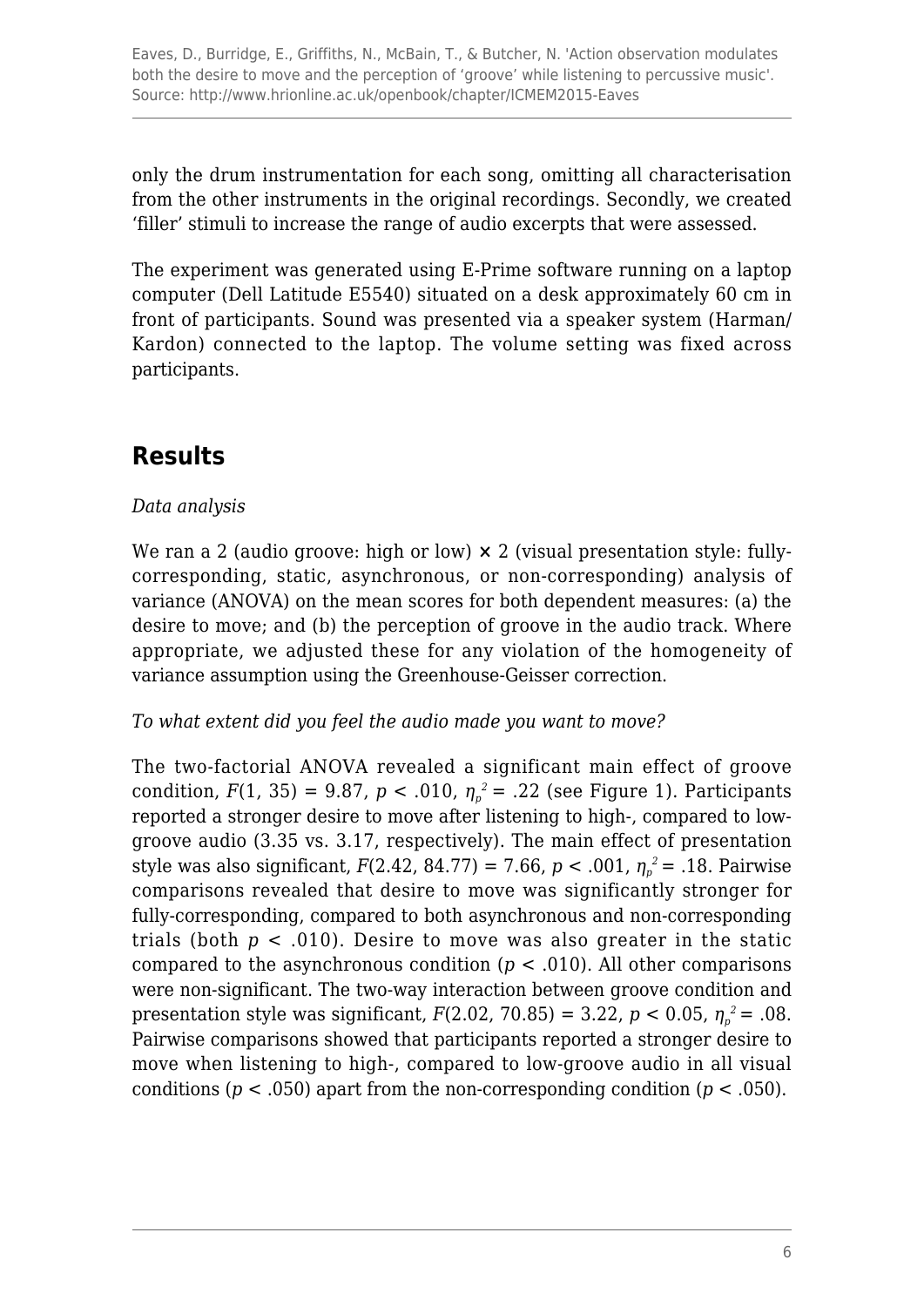Eaves, D., Burridge, E., Griffiths, N., McBain, T., & Butcher, N. 'Action observation modulates both the desire to move and the perception of 'groove' while listening to percussive music'. Source: http://www.hrionline.ac.uk/openbook/chapter/ICMEM2015-Eaves



Figure 1**.** Mean ratings for desire to move in response to the audio for the two factors: audio groove and visual presentation style. Error bars show standard error of the mean.

#### *To what extent did you feel the audio grooved?*

The two-factorial ANOVA revealed a significant main effect of groove, *F*(1, 35)=10.90,  $p < .010$ ,  $\eta_p^2 = .24$  (see Figure 2). Participants reported experiencing a stronger sense of groove for the high-, compared to lowgroove audio (3.45 vs. 3.26, respectively). The main effect of presentation style was also significant, *F*(1.84, 64.48) = 4.30, *p* < .010, *η<sup>p</sup> <sup>2</sup>*= .11. Pairwise comparisons showed that perceived groove was significantly higher for the fully-corresponding condition, compared to the other three visual conditions  $(p < .050)$ . All other comparisons were non-significant, as was the two-way interaction.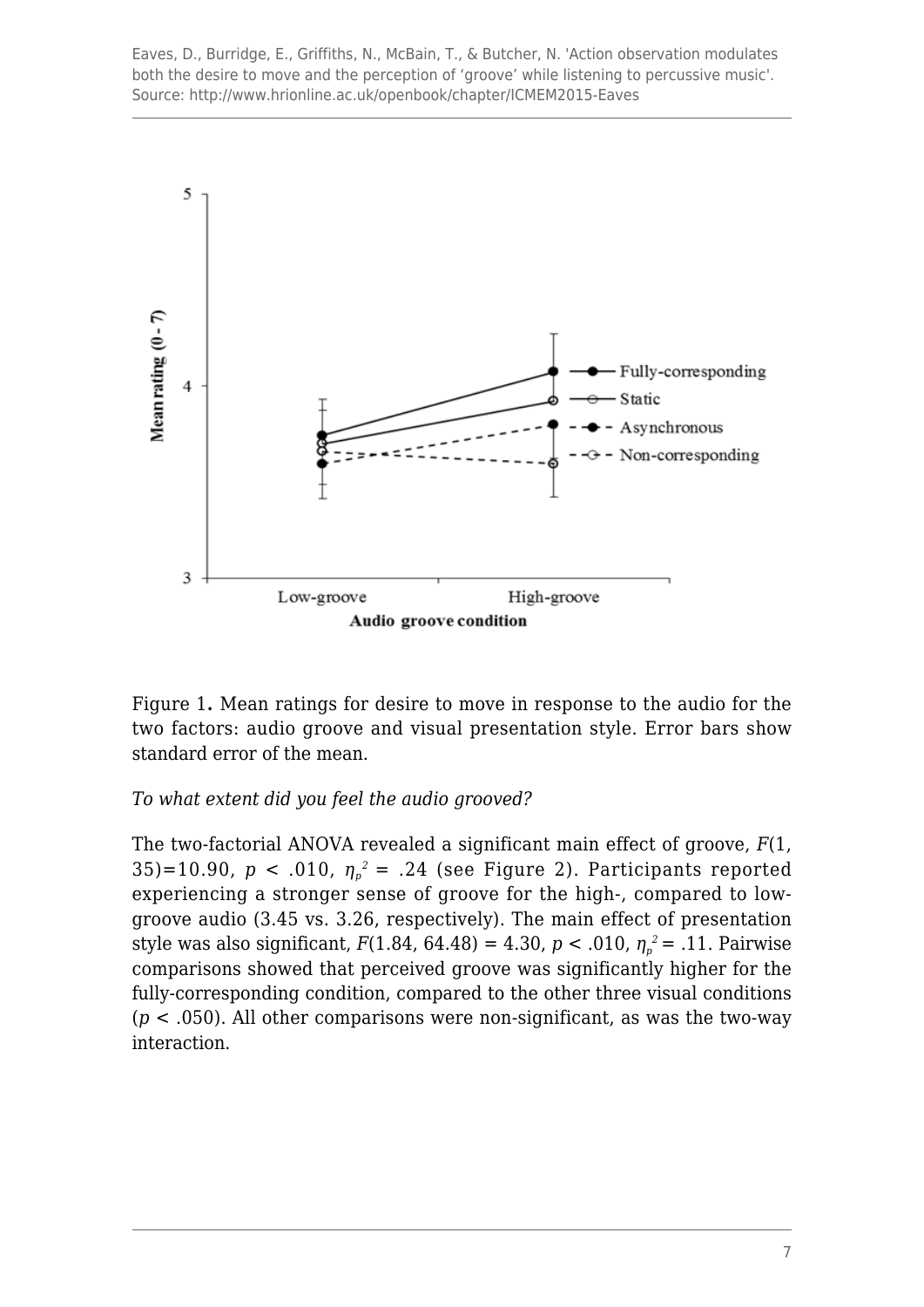Eaves, D., Burridge, E., Griffiths, N., McBain, T., & Butcher, N. 'Action observation modulates both the desire to move and the perception of 'groove' while listening to percussive music'. Source: http://www.hrionline.ac.uk/openbook/chapter/ICMEM2015-Eaves



Figure 2. Mean ratings for the perception of groove in response to the audio for the two factors: audio groove and visual presentation style. Error bars show standard error of the mean.

# **Conclusions**

Ratings in both dependent measures were higher overall after listening to high- compared to low-groove music, as found previously (Janata, Tomic, & Haberman, 2012). Moreover, these scores were clearly modulated by incidental action observation. Relative to the fully-corresponding and static trials, desire to move was reduced in the asynchronous and noncorresponding trials, suggesting that dynamic visual cues have an inhibitory or suppression effect on the desire to move, specifically when these conflict in some way with the auditory rhythm. A specific suppression effect was also found for high-groove audio processing paired with low-groove visual cues. In contrast, groove perception was elevated in the fully-corresponding condition, relative to the other three visual conditions.

Most likely, our audio-visual stimuli generated covert motor activations in